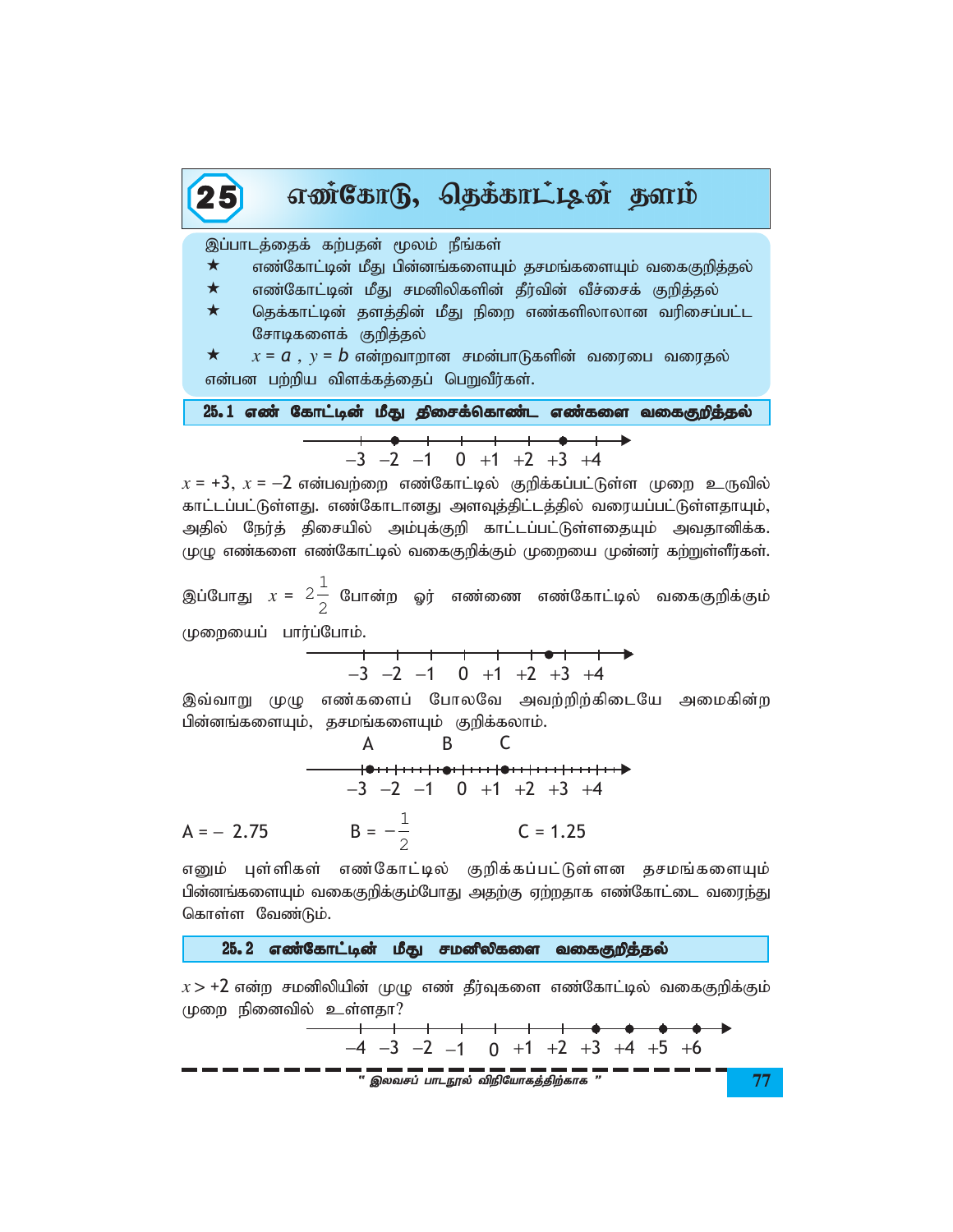எனினும்  $x > +2$  எனும் சமனிலியின் தீர்வுகளாக கருதப்படுவது +2 இலும் பெரிய எல்லா எண்களையுமாகும். இதில் பின்னங்களும் தசமங்களும் அடங்கும். அதனால் அதன் தீர்வைப் பின்வருமாறு குறித்துக் காட்டலாம்.

$$
\begin{array}{ccccccccccc}\n-4 & -3 & -2 & -1 & 0 & +1 & +2 & +3 & +4 & +5 & +6 \\
\end{array}
$$

 $+2$  இலும் கூட எனும்போது அதில் 2 அடங்காது என்பதால்  $+2$  எனும் எண் நிழற்றப்படவில்லை. ஒரு வட்டம் மாத்திரம் இடப்பட்டுள்ளது. +2 இலும் கூடிய எல்லா எண்களும் அடங்குவதால் அவ்விடத்தில் இருந்து ஆரம்பித்து வலப்பக்கமாக ஒரு கோடாக அதனை வரைந்து காட்டலாம். கோட்டை ஓரளவு வரைந்து அம்புக்குறியை வலப்பக்க முனையில் இட்டு இதனைக் காட்டலாம்.

|  |  |  |  |  | $-4$ $-3$ $-2$ $-1$ 0 $+1$ $+2$ $+3$ $+4$ $+5$ $+6$ $+7$ |
|--|--|--|--|--|----------------------------------------------------------|

இங்கு +2 இல் வட்டம் வரைந்து எண்கோடு முடியும்வரை கோடு வரையப்பட்டுள்ளதை அவதானிக்குக. எண்கோட்டில் இடையில் கோட்டை முடிப்பதாயின் அம்புக்குறியிட்டுக் காட்டவேண்டும்.

cjhuzk; 25.1

$$
x \le -1\frac{1}{2}
$$
 இதனை எண்கோட்டில் வகைகுறிக்க.  
\n~~-4 -3 -2 -1 0 +1 +2 +3 +4 +5 +6 +7~~  
\n~~-1~~  
\n1 1 1

 $x \leq -1$  $\frac{1}{2}$  இல்  $-1\frac{1}{2}$  $\frac{1}{2}$  உம் அடங்குவதால்  $-1\frac{1}{2}$  $\bar{2}^-$  எனும் புள்ளியும் வட்டம்<br>2 வரைந்து நிழற்றப்பட்டுள்ளது. குறைந்தபக்கம் இடப்பக்கமாக அமைவதால் அதன் இடப்பக்கமாகக் கோடு வரைந்து காட்டப்பட்டுள்ளது. இனி  $x < +2$ ,  $x \ge -3$  எனும் இரு சமனிலிகளையும் ஒரு எண்கோட்டில் வகை

குறிப்போம். −4 −3 −2 −1 0 +1 +2 +3 +4 *x* < +2

$$
-4 -3 -2 -1 0 +1 +2 +3 +4
$$

இப்போது இவ்விரு சமனிலிகளையும் ஒரு எண்கோட்டில் வகைகுறிப்பது எவ்வாறு எனக் காண்போம்.

−4 −3 −2 −1 0 +1 +2 +3 +4

இரு சமனிலிகளுக்கும் உரிய பிரதேசம்  $x < +2$  ,  $x \ge -3$  ஆகும். இவ்விரு சமனிலிகளுக்குமுரிய பிரதேசத்தை எண்கோட்டில் காட்டப்பட்டுள்ளதுடன் அதனை −3 < *x* < +2 என எழுதலாம்.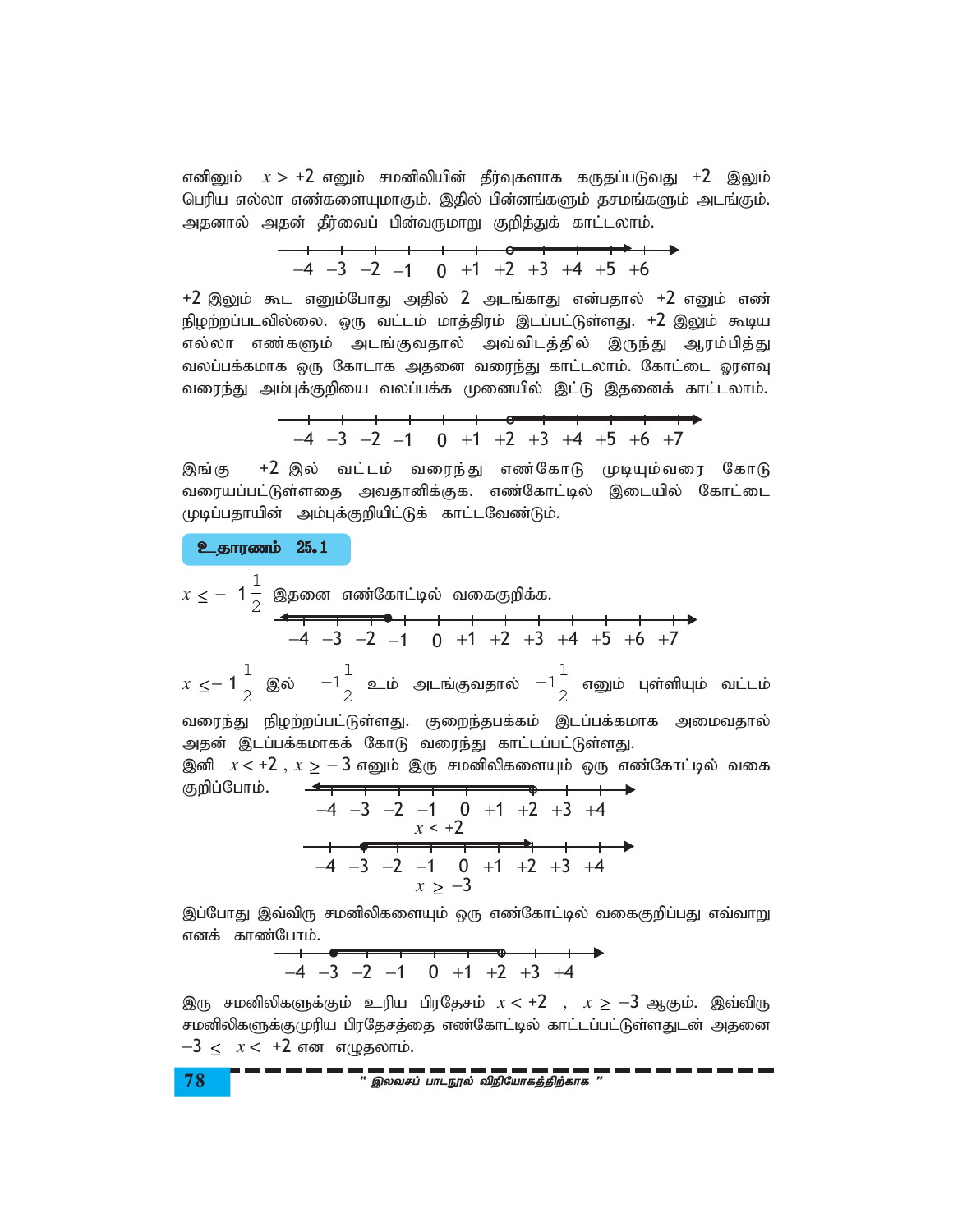உதாரணம் 25.2  $-4 < x \leq +1$  எனும் சமனிலியை எண்கோட்டில் வகைகுறிக்க.  $-5$   $-4$   $-3$   $-2$   $-1$  0  $+1$   $+2$   $+3$   $+4$ உதாரணம் 25.3  $x \le -2\frac{1}{2}$ ,  $x \ge +3$  எனும் சமனிலிகளுக்கான பிரதேசத்தை எண்கோட்டில் காட்டும்போது  $-4$   $-3$   $-2$   $-1$  0  $+1$   $+2$   $+3$   $+4$ **உதாரணம் 25.4** பின்வரும் எண்கோட்டில் வகைக்குறிக்கப்பட்டுள்ள சமனிலியை எழுதிக் காட்டுக.

$$
-4 -3 -2 -1 0 +1 +2 +3 +4
$$
  
-2  $x \leq +2$ 

பயீற்சி 25.1

- 1. பின்வரும் சமனிலிகளை தனித்தனியான எண்கோடுகளில் வகைகுறிக்க
	- (ii)  $x \le -2$  (iii)  $x \ge -\frac{1}{2}$ (i)  $x > 3.5$ (iv)  $+3 \ge x > -4$  (v)  $-2 \le x < +5$  (vi)  $-2 > x, x > +3$ (vii)  $x < -1$ ,  $x \ge +2$
- 2. பின்வரும் எண்கோடுகளில் வகை குறிக்கப்பட்டுள்ள சமனிலிகளை எழுதுக.
	- (ii)  $-4$  -3 -2 -1 0 +1 +2 +3 +4 (v)  $-1$   $+$   $+$   $-1$   $-1$   $+$   $+$   $-1$   $-1$   $-1$   $+1$   $+2$   $+3$   $+4$   $+5$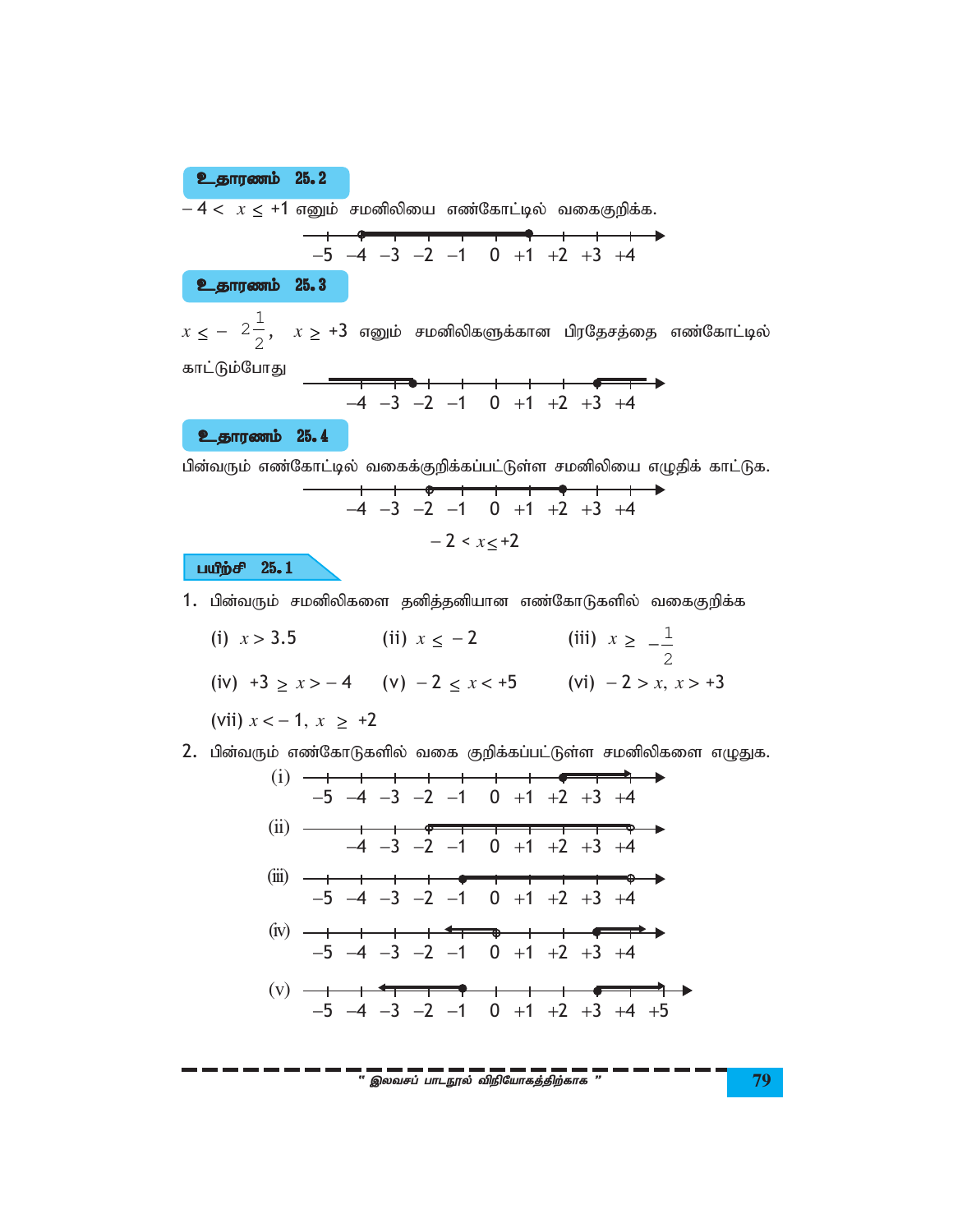## 25.3 தெக்காட்டின் தளத்தில் புள்ளிகளைக் குறித்தல்

தெக்காட்டின் தளத்தின் நேர் வரிசைப்பட்ட சோடிகளைக் குறிக்கும் முறை பற்றி முன்னர் கற்றுள்ளீர்கள்.



 $X$  அச்சிலும் y அச்சிலும் நேர் எண்கள் அடங்கிய இத்தெக்காட்டின் தளத்தை அவதானிக்க. இங்கு A (4,2), B (1,5) எனும் புள்ளிகள் குறிக்கப்பட்டுள்ளன. புள்ளி *A* யைக் குறிக்கும்-போது அச்சுவழியே  $\boldsymbol{X}$  $\overline{0}$ இல் இருந்து 4 அலகுகள் வலப்பக்கமாகவும் அகில் இருந்து 2 அலகுகள்  $y$  அச்சுக்கு சமாந்தரமாக மேல் நோக்கிச் செல்ல வேண்டும்.

மறை எண்களுடான வரிசைப்பட்ட சோடிகளையும் தெக்காட்டின் தளத்தில் குறிக்கலாம். அவ்வாறு குறிக்கப்பட்ட ஆள்கூற்றுத்தளம் ஒன்று இங்கு தரப்பட்டுள்ளது.



இவ் ஆள்கூற்றுத் தளத்தில

- $\star$  X அச்சும் y அச்சும் இரு எண்கோடுகளாகும்.
- $\star$  இவை ஒன்றை ஒன்று செங்குத்தாக வெட்டிக்கொள்ளும்
- $\star$  X அச்சினதும் y அச்சினதும் நேர்த்திசை அம்புக்குறியால் காட்டப்பட்டுள்ளன.
- $\star$  X அச்சும் y அச்சும் சந்திக்கும் புள்ளி உற்பத்திப் புள்ளி எனப்படும். அது (0, 0) என வரிசைப்பட்ட சோடி வடிவில் தரப்படலாம்.
- $\star$   $\boldsymbol{x}$  அச்சானது கிடை அச்செனவும்.
- $\star$  y அச்சானது நிலைக்குத்து அச்செனவும் காட்டப்படும்.
- $B = (-2, +3)$  С  $(-4, -1)$  D  $(+2, -5)$  எனும் புள்ளிகள்  $A (+3, +4)$ தெக்காட்டின் தளத்தில் குறிக்கப்பட்டுள்ள முறையை அவதானிக்குக.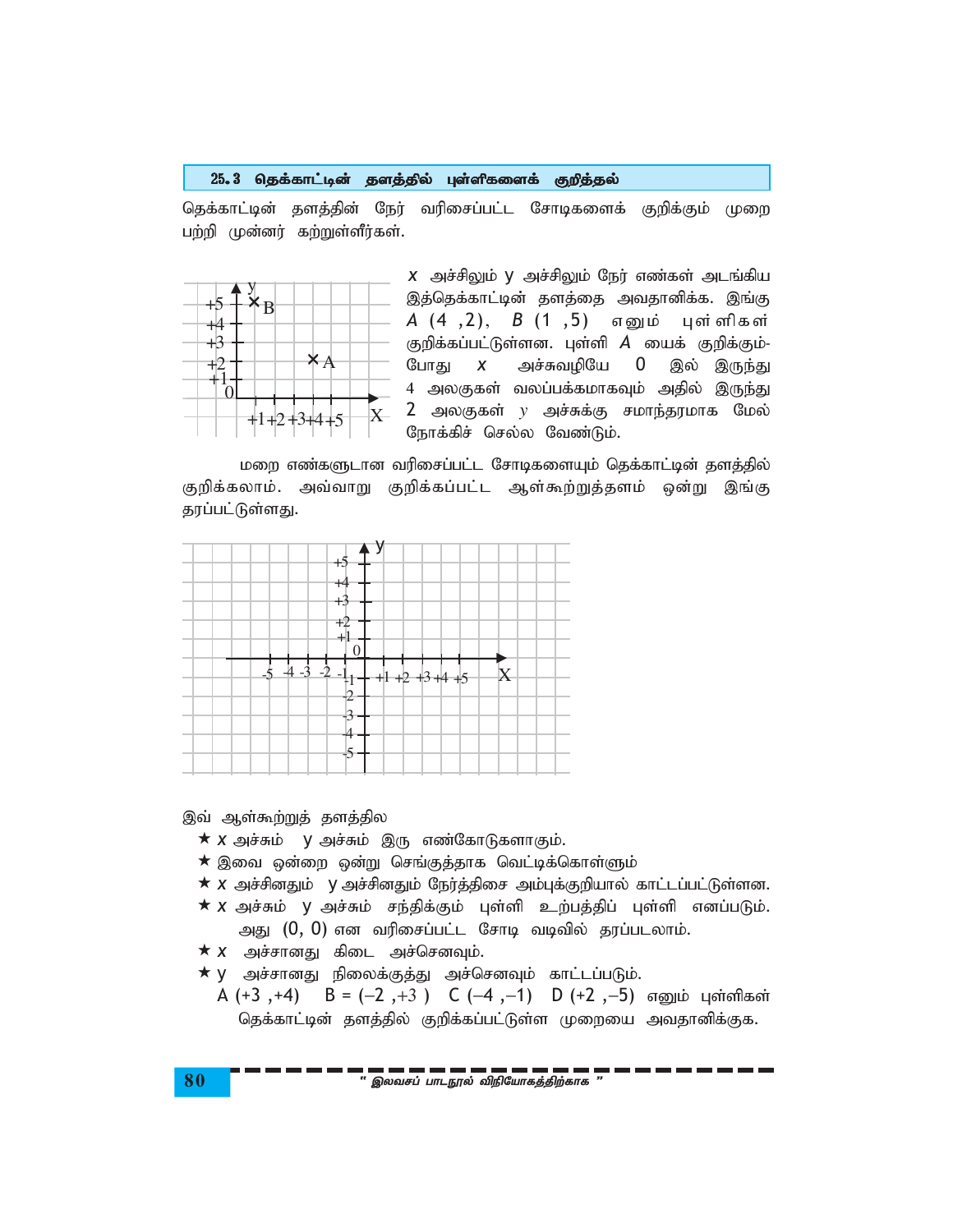

- $\mathbf{1}$ . உங்களது பயிற்சிப் புத்தகத்தில் +5 தொடக்கம்  $-5$  வரை அமையுமாறு X அச்சையும் y அச்சையும் கொண்ட தெக்காட்டின் தளத்தை வரைக. P (-2, +3), Q (+3, -5), R (-2, -4), S (-1, 4) எனும் புள்ளிகளைக் குறிக்க.
- $2.$ பின்வரும் ஆள் கூற்றுத் தளத்தில் குறிக்கப்பட்டுள்ள  $A, B, C$  எனும் புள்ளிகளின் ஆள்கூறுகளை வரிசைப்பட்ட சோடிகளாக எழுதுக. ABCD ஒரு செவ்வகமாவதற்கு புள்ளி  $D$  அமைய வேண்டிய இடத்தைக் குறிப்பிடுக. அதன் ஆள்கூறுகளை எழுதுக.



- 3. பின்வரும் ஒவ்வொரு வரிசைப்பட்ட சோடித் தொகுதியையும் தனித்தனி-யான ஆள்கூற்றுத்தளத்தில் குறிக்க. அதில் புள்ளிகளைக் குறிக்கும் ஒழுங்கிலேயே அடுத்துவரும் புள்ளிகளை இணைத்து கடைசிப் புள்ளியையும் ஆரம்பப் புள்ளியையும் இணைக்குக.
	- (i)  $(+3, 0)$ ,  $(+3, +5)$ ,  $(+5, +5)$ ,  $(+2, +8)$ ,  $(-1, 5)$ ,  $(+1,5)$ ,  $(+1, 0)$ (ii)  $(+1, -1), (+4, -1), (+3, +1), (-2, +1)$
	- புள்ளிகளை இணைப்பதால் பெறப்படும் உருவுக்கு வழங்கக்கூடிய ஒரு பெயரைக் குறிப்பிடுக.

" இலவசப் பாடநூல் விநியோகத்திற்காக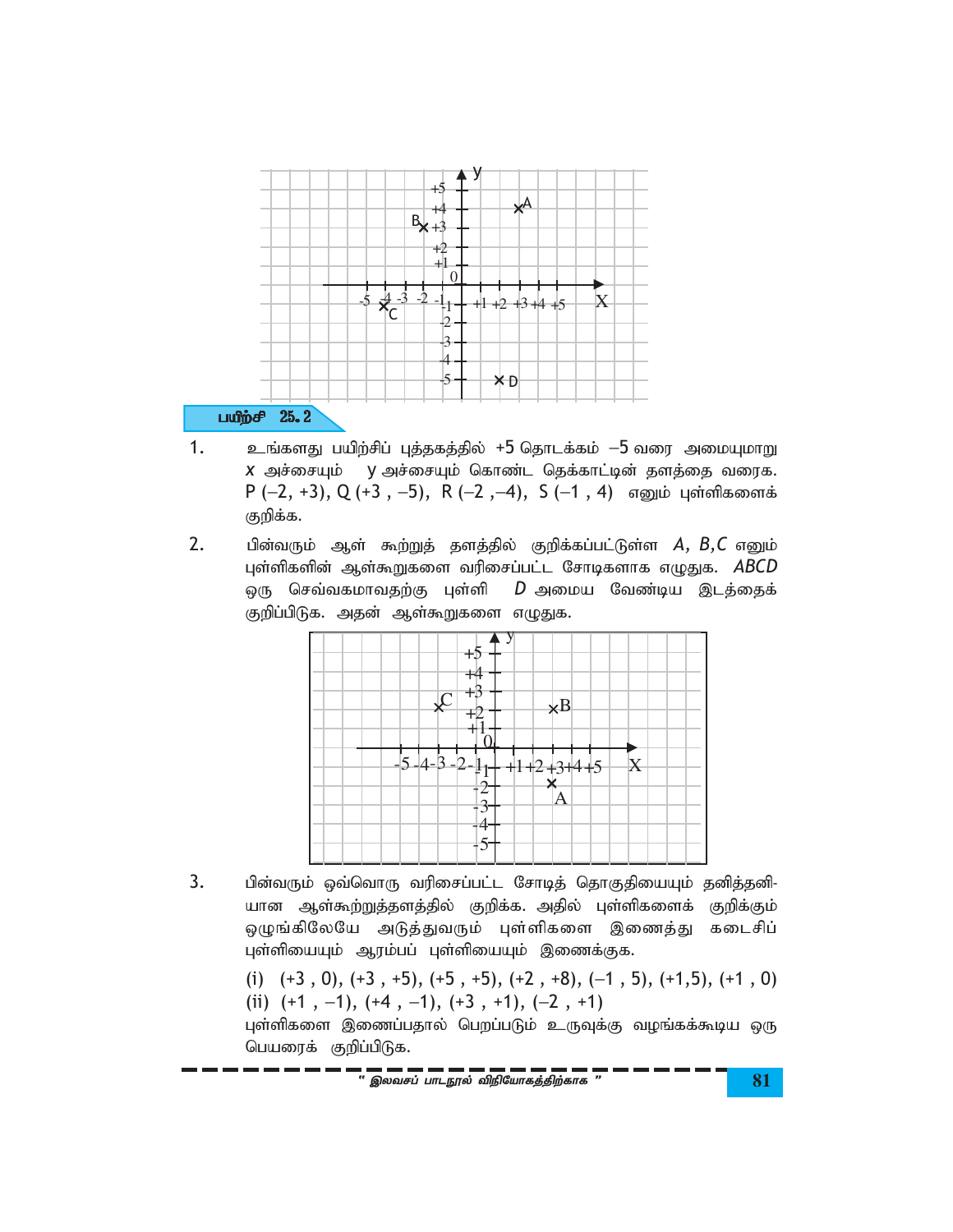#### $X$  - அச்சுக்கும்  $y$  - அச்சுக்கும் சமாந்தரமான கோடுகள்  $25.4$

 $(-1, +3)$   $(0, +3)$   $(+1, +3)$   $(+2, +3)$   $(+3, +3)$ 

எனும் வரிசைப்பட்ட சோடிகளால் காட்டப்படும் புள்ளிகளை ஆள்கூற்றுத்தளத்தில் குறிப்போம்.



இப்புள்ளிகளை இணைப்பதால் நேர்கோடொன்று பெறப்படும் இந் நேர்கோட்டின் மீது அமைந்துள்ள 2 புள்ளிகளின் வரிசைப்பட்ட சோடி-களை எழுதுவோம்.

 $(-2, +3)$   $(+4, +3)$  போன்றன வாகும்.

இப்புள்ளிகளில் உள்ள விசேட இயல்புகளை அவதானிக்கும்போது அவற்றின்  $V = \sin \theta$  +3 ஆக அமைவதை அவதானிக்கலாம்.

எனவே இந் நேர்கோடு  $y = +3$  எனவும் குறிப்பிடலாம். அத்துடன் இந்நேர்கோடானது X அச்சுக்குச் சமாந்தரமாகவும் உள்ளது.

இவ்வாறே  $x = -2$  எனும் கோட்டின் மீதுள்ள சில புள்ளிகளின் வரிசைப்பட்ட சோடிகளைப் பின்வருமாறு எழுதலாம்.

இப்புள்ளிகள் யாவற்றையிலும் *x* ஆள்கூறு —2 ஆகும்.

 $(-2, -1)$   $(-2, +0)$   $(-2, +1)$   $(-2, +2)$  ஆகும்.

இவற்றை இணைப்பதால் பெறப்படுவது  $y$  அச்சிற்குச் சமாந்தரமான ஒரு நேர்கோடாகும்.

## உதாரணம் 25.5

 $V = -2$  எனும் கோட்டிற்குப் பொருத்-தமான 5 வரிசைப்பட்ட சோடிகளை எழுதுக.

தெக்காட்டின் தளத்தில் அப்புள்ளிக-ளைக் குறித்து y = −2 எனும் கோட்டைப் பெறுக.

 $y = -2$  ஆகும்போது வரிசைப்பட்ட சோடிகள் யாவற்றிலும் y ஆள்கூறு  $-2$  ஆகும்.

 $+4$ +B  $+2$ 41 14.  $-3$  $\overline{2}$  $\overline{\mathbf{5}}$ X  $+1$  +2 +3+4 +5 3 4 5

+5

அதன்படி  $(+1, -2)$   $(+2, -2)$   $(+3, -2)$   $(+4, -2)$  என்பன  $y = -2$  எனும் கோட்டில் உள்ள புள்ளிகளாகும்.

- — — — — — — — — — — — — —<br>" இலவசப் பாடநூல் விநியோகக்கிற்காக "

82